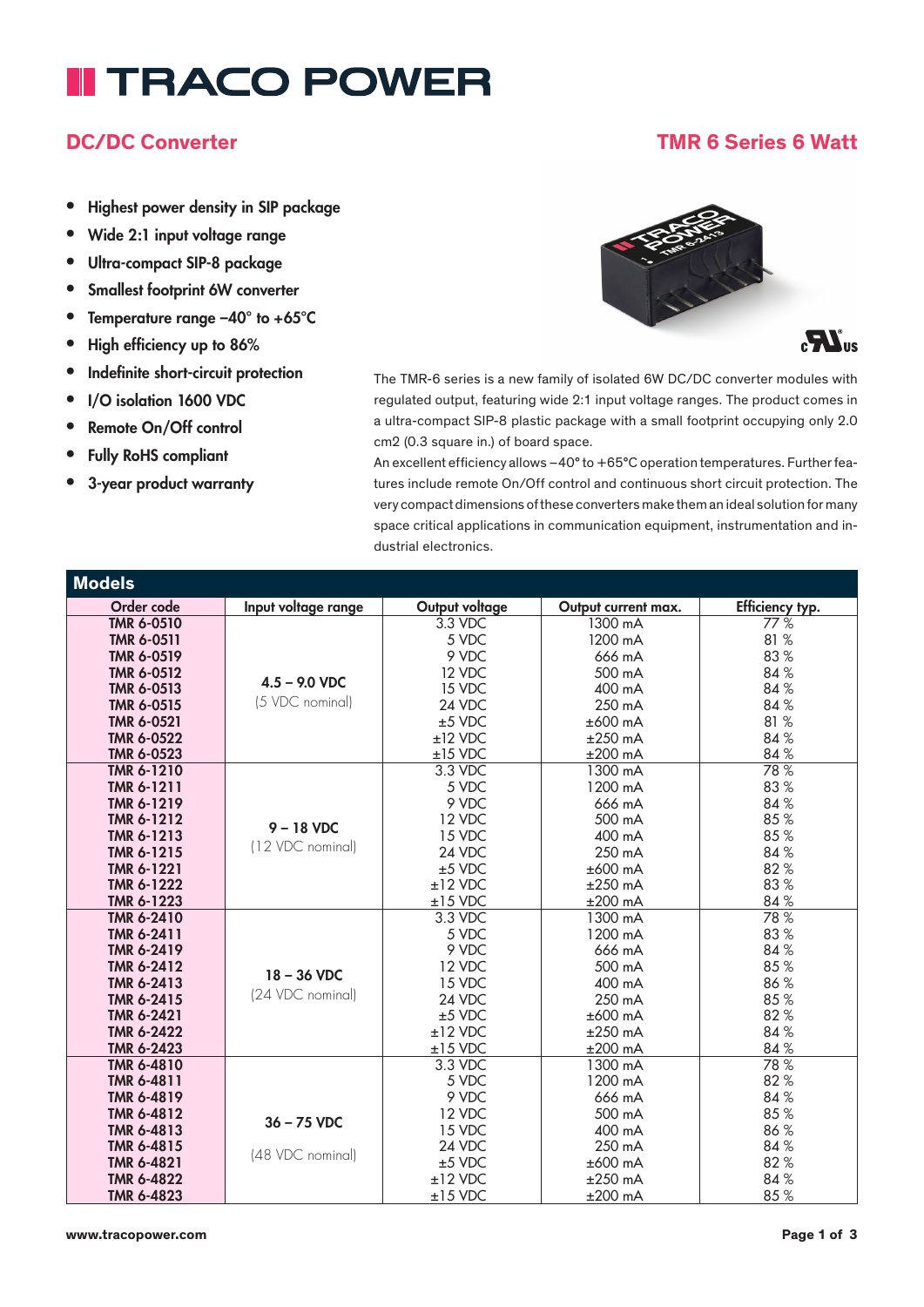### **II TRACO POWER**

| <b>Input Specifications</b>                                                                                                                                                                                        |                                                                                                                                                |                                                                                                                                                                    |                                                                                                                                                                                  |
|--------------------------------------------------------------------------------------------------------------------------------------------------------------------------------------------------------------------|------------------------------------------------------------------------------------------------------------------------------------------------|--------------------------------------------------------------------------------------------------------------------------------------------------------------------|----------------------------------------------------------------------------------------------------------------------------------------------------------------------------------|
| Input current at no load<br>(nominal input voltage)                                                                                                                                                                |                                                                                                                                                | 5 V models:<br>12 V models:<br>24 V models:<br>48 V models:                                                                                                        | 105 mA typ.<br>55 mA typ.<br>30 mA typ.<br>15 mA typ.                                                                                                                            |
| Surge voltage (100 msec. max.)                                                                                                                                                                                     |                                                                                                                                                | 5 V models:<br>12 V models:<br>24 V models:<br>48 V models:                                                                                                        | 15 V max.<br>36 V max.<br>50 V max.<br>100 V max.                                                                                                                                |
| Input filter                                                                                                                                                                                                       |                                                                                                                                                |                                                                                                                                                                    | capacitor type. Application for compliance to<br>EN 55022 class A/B (see supporting documents)                                                                                   |
| Recommended input fuse<br>(slow blow, max. rating)                                                                                                                                                                 |                                                                                                                                                | 5 V models:<br>12 V models:<br>24 V models:<br>48 V models:                                                                                                        | 3.0A<br>1.6A<br>1.0A<br>500 mA                                                                                                                                                   |
| <b>ESD</b> (electrostatic discharge)                                                                                                                                                                               |                                                                                                                                                |                                                                                                                                                                    | EN 61000-4-2, air ±8 kV, contact ±6 kV,<br>perf. criteria A                                                                                                                      |
| <b>Radiated immunity</b>                                                                                                                                                                                           |                                                                                                                                                |                                                                                                                                                                    | EN 61000-4-3, 10 V/m, perf. criteria A                                                                                                                                           |
| Fast transient / surge (with external input capacitor)                                                                                                                                                             | - external input capacitor                                                                                                                     | 5 Vin models:<br>other models:                                                                                                                                     | EN 61000-4-4, ±2 kV, perf. criteria A<br>EN 61000-4-5, ±2 kV perf. criteria A<br>Nippon chemi-con KY 330 µF, 50 V, ESR 55 mOhm<br>Nippon chemi-con KY 220 µF, 100 V, ESR 48 mOhm |
| <b>Conducted immunity</b>                                                                                                                                                                                          |                                                                                                                                                |                                                                                                                                                                    | EN 61000-4-6, 10 Vrms, perf. criteria A                                                                                                                                          |
| <b>PF Magnetic Field</b>                                                                                                                                                                                           |                                                                                                                                                |                                                                                                                                                                    | EN 61000-4-8, 100 A/m, perf. criteria A                                                                                                                                          |
| <b>Output Specifications</b>                                                                                                                                                                                       |                                                                                                                                                |                                                                                                                                                                    |                                                                                                                                                                                  |
| Voltage set accuracy                                                                                                                                                                                               |                                                                                                                                                |                                                                                                                                                                    | $±1%$ max                                                                                                                                                                        |
| Regulation                                                                                                                                                                                                         | - Input variation Vin min. to Vin max.<br>- Load variation 0-100% single out models:<br>dual output models:<br>- Load cross regulation 25/100% |                                                                                                                                                                    | $0.2$ % max.<br>$1.0%$ max.<br>1.0 % max. balanced load<br>5.0 % max. (dual output models)                                                                                       |
| <b>Temperature coefficient</b>                                                                                                                                                                                     |                                                                                                                                                |                                                                                                                                                                    | $±0.02$ %/K                                                                                                                                                                      |
| Minimum load                                                                                                                                                                                                       |                                                                                                                                                |                                                                                                                                                                    | not required                                                                                                                                                                     |
| Ripple and noise (20 MHz Bandwidth)                                                                                                                                                                                |                                                                                                                                                |                                                                                                                                                                    | 50 mVp-p max.                                                                                                                                                                    |
|                                                                                                                                                                                                                    | Transient response setting time (25% load step change)                                                                                         |                                                                                                                                                                    | 500 µs typ.                                                                                                                                                                      |
| Short circuit protection                                                                                                                                                                                           |                                                                                                                                                |                                                                                                                                                                    | continuous, automatic recovery                                                                                                                                                   |
| Start up time                                                                                                                                                                                                      | - Power On / Remote On                                                                                                                         |                                                                                                                                                                    | $10$ ms max.                                                                                                                                                                     |
| 3.3 VDC / 5 VDC output models:<br><b>Capacitive load</b><br>9 VDC output models:<br>12 VDC / 15 VDC output models:<br>24 VDC output models:<br>$\pm 5$ VDC / $\pm 12$ VDC output models:<br>±15 VDC output models: |                                                                                                                                                | 6600 µF max. / 3300 µF max.<br>2000 µF max.<br>1600 µF max. / 1400 µF max.<br>680 µF max.<br>2000 µF max. / 900 µF max. (each output)<br>660 µF max. (each output) |                                                                                                                                                                                  |
| <b>General Specifications</b>                                                                                                                                                                                      |                                                                                                                                                |                                                                                                                                                                    |                                                                                                                                                                                  |
| Temperature ranges                                                                                                                                                                                                 | - Operating<br>- Case temperature<br>- Storage                                                                                                 |                                                                                                                                                                    | $-40^{\circ}$ C to $+65^{\circ}$ C (without derating)<br>+105°C max.<br>$-55^{\circ}$ C to $+125^{\circ}$ C                                                                      |
| Load derating                                                                                                                                                                                                      |                                                                                                                                                |                                                                                                                                                                    | 4 %/K above 65°C                                                                                                                                                                 |
| Thermal shock, mechanical shock & vibration                                                                                                                                                                        | - Test conditions                                                                                                                              |                                                                                                                                                                    | EN 61373, MIL-STD-810F<br>www.tracopower.com/products/mil810.pdf                                                                                                                 |
| Humidity (non condensing)                                                                                                                                                                                          |                                                                                                                                                | 5 - 95 % rel. H max.                                                                                                                                               |                                                                                                                                                                                  |

All specifications valid at nominal input voltage, full load and +25°C after warm-up time unless otherwise stated.